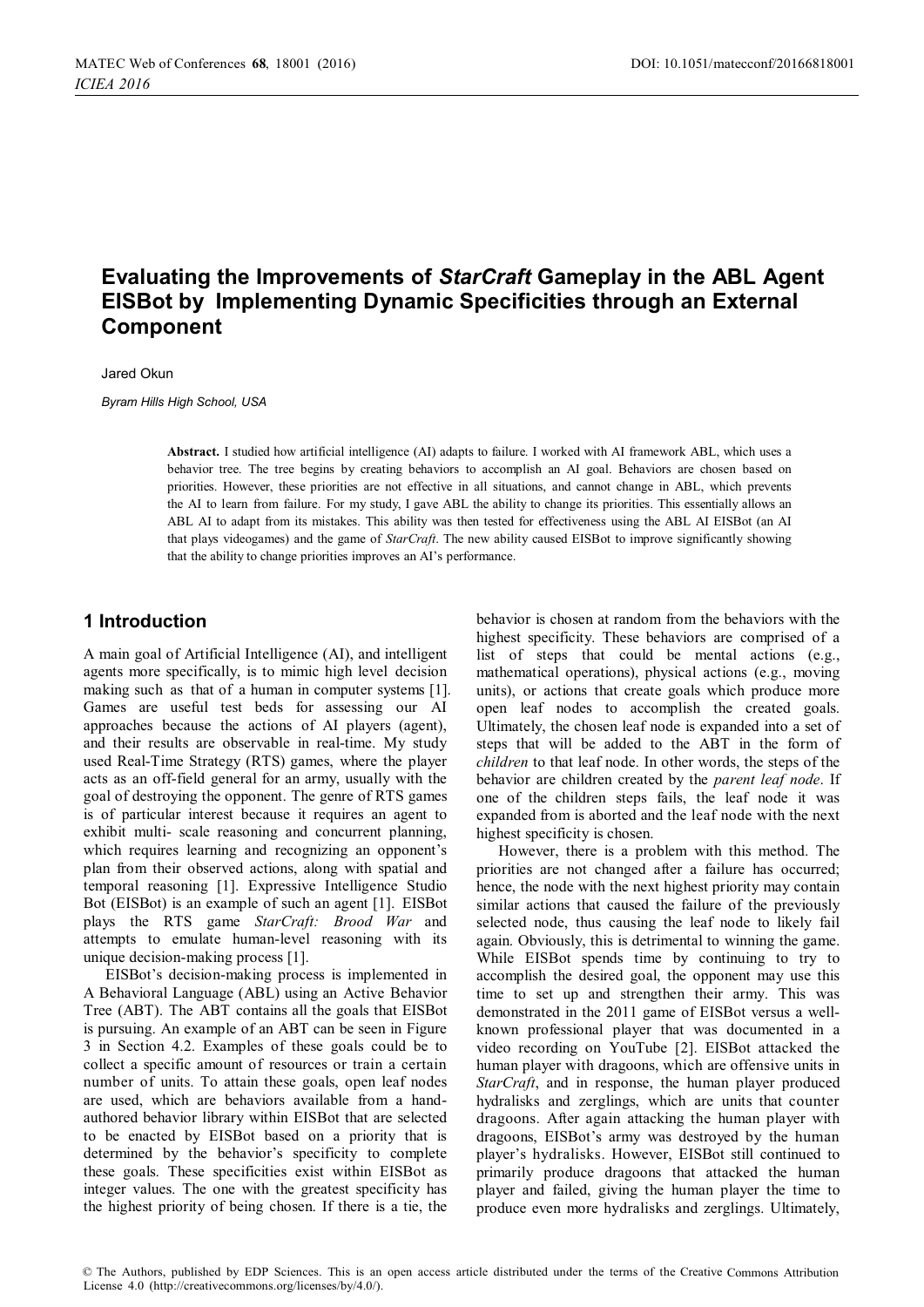EISBot lost the game to the human player's army o f hydralisks and zerglings. In other words, EISBot lost that game because it did not respond to the human player creating units that countered EISBot's army. Importantly, if EISBot had the ability to "learn" from its failure, then it might have chosen to cease building dragoons and instead produce units to counter the human player's army. Repeating useless behavior is counterproductive to EISBot's success. The cause of this problem is that the priorities of EISBot's nodes remain stagnant throughout the game. These priorities do not change even after a failure has occurred. Unlike EISBot, humans will normally learn from mistakes and try not to repeat what caused the mistake. To address this problem, I proposed a solution: I modified EISBot's source code to automatically reduce the priority of leaf nodes based on their similarity to the one that failed. These revisions will be based on the steps that the nodes and failed leaf nodes both contain. These changing priorities are known as *dynamic specificities* or *dynamic priorities*.

In my study, EISBot was edited to allow the use of dynamic specificities. This new agent is called *EISBot Dynamic Specificities* (EISBotDS). I tested EISBotDS against EISBot in the game *StarCraft: Brood War* by playing them both against the pre-existing StarCraft agent in a pre-made scenario and comparing their number of wins over time. This is the first study on adding dynamic specificities to ABL, as ABL does not support them. The implementation of dynamic specificities into EISBot will future agents created with ABL to use dynamic specificities, which should increase their performance.

## **2 Hypotheses**

**H<sub>0</sub>**: EISBot and EISBotDS will record the same total wins in the scenario

**H1**: EISBotDS will record more total wins in the scenario than EISBot

## **3 Objectives**

1. Implement dynamic specificities into ABL so EISBot can use dynamic specificities.

2. Create a controlled scenario that both agents will play to determine whether implementing specificities has a positive effect on EISBotDS's ability to play *StarCraft.*

3. Test EISBotDS against EISBot with the scenario and compare total wins.

## **4 Methods**

I created this study under the tutelage of my mentor, Dr. David W. Aha of the Naval Research Laboratory's Navy Center for Applied Research in Artificial Intelligence in Washington, D.C. He introduced me to Dr. Ben Weber's agent, EISBot, which plays *StarCraft: Brood War*. After reading Weber's dissertation on the subject and watching it play for a period of a few months, I began to focus on its ABL implementation. I decided I

wanted to begin a project where I would improve upon EISBot's method for responding to failing behaviors. For this study, I created an implementation of dynamic specificities and the test scenario with the help of Michael Leece and Dr. Mark (Mak) Roberts, who are collaborators with Dr. Aha. I also ran the experiment and performed the statistical tests reported below.

### **4.1 StarCraft**

*StarCraft* and its expansion, *StarCraft: Brood War*, are futuristic RTS games developed by Blizzard Entertainment in 1998. Unlike many video games, *StarCraft: Brood War* is played at a competitive level due to its fast, deep, and unforgiving gameplay [1]. This game is used in AI research because gameplay requires many aspects that are needed in human-level AI, and actions in game are observable and can be repeated.

In a standard game of *StarCraft*, the goal is to destroy all of your opponents' structures. Each player has the choice of three races at the start of the game. These races are the *Terran, Zerg,* and *Protoss*. Each race has its own unique units, structures, and mechanics. For example, the *Zerg* and *Protoss* have limited areas where they can construct structures while the *Terran* can make structures on any level ground as long as there is room. Mastering any race in this game requires a lot of practice for a human player. The races are considered to be balanced as all races are viable competitively.

In a game of *StarCraft*, a player performs multiple tasks. These include producing an army to counter an opponent, micromanaging each unit in the army to make sure they are doing their optimal work, expanding their race's tech tree to make the best units and upgrades, and managing their resources to be able to produce units and upgrades. Since this game is also multiplayer, the player needs to keep track of his opponent. If the player does not know what his opponent is doing, he will be unable to prepare and effectively counter the opponent's strategy. Figure 1 shows a screenshot of StarCraft's user interface.

*StarCraft* and *StarCraft: Brood War* have a built-in AI that players can choose to play against. The disadvantage of this AI is that it is inherently random. That is, in the same repeated scenario, it could choose different units to create or attack in different ways.

### **4.2 ABL**

A Behavior Language (ABL) is a behavioral language created by Michael Mateas and Andrew Stern in 2004 based on the language HAP used in the Oz Project in order to make life-like agents [3]. One of ABL's most notable advantages is that it allows the construction of multi-scale AI because the agents it creates can pursue multiple goals simultaneously and each pursuit of a goal can communicate with any other pursuit.

Bots made with ABL can be given a set of goals to complete. These goals are then pursued by selecting a behavior from a hand-authored library. In other words, each goal can be achieved by selecting a sequence of actions that was created by the agent's developer.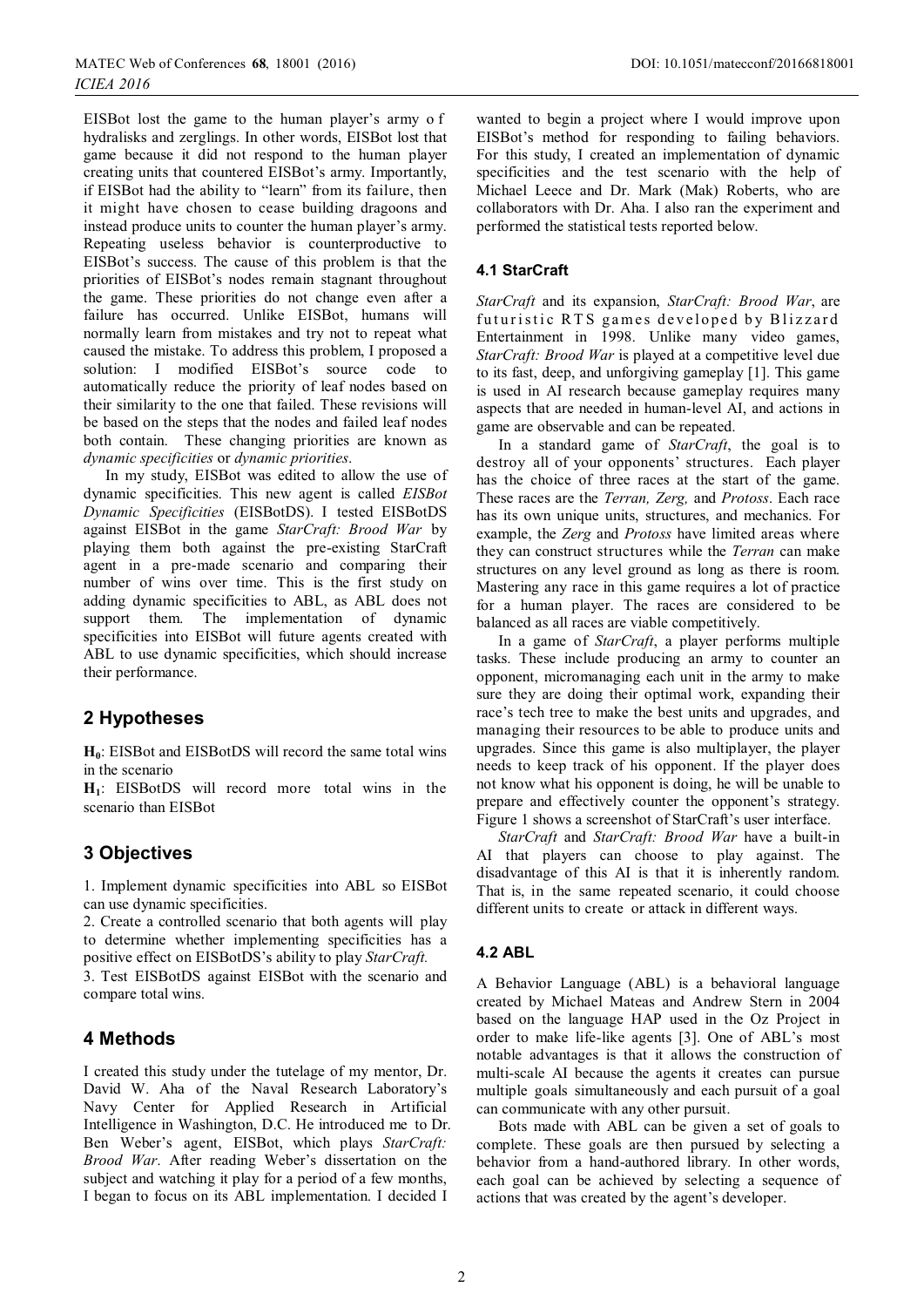Each behavior is itself a list of actions that the agent performs. These actions can be (1) physical actions that cause the agent to interact with the medium in which it is acting upon, (2) mental actions that cause the agent to perform mathematical operations or perform external functions, (3) actions that create goals and subgoals, or (4) actions that change elements in the working memory. Each behavior can have specificity, which are priorities that determine what order the behaviors will be run in if they fail. In other words, if a behavior fails, the agent will check the current specificity of the behavior that failed and then choose the next behavior that has specificity less than the current one. If the specificities of multiple behaviors are the same, the behavior that is run among them is randomly selected. Behaviors may also be given preconditions that have to be met in order for the behavior to run in the first place. Behaviors can also have parameters that serve a similar function to the parameters of methods in the programming language, Java. This means that the behaviors can be given variables to be used during execution. Behaviors can also be sequential or parallel. Sequential behaviors run their actions one after another while parallel behaviors run their actions simultaneously. A behavior that was used in this study is displayed in Figure 2.



**Figure 1.** A screenshot taken in *StarCraft: Brood War*. In the top right corner is the player's resources. The bottom left corner is the minimap. The center screen shows the blue *Protoss* player under attack by a teal *Protoss* player.



**Figure 2.** An example of the spendExcess behavior in EISBot's behavior library. This behavior is sequential and contains a precondition, a specificity, and a physical action. [4].

All active behaviors are stored in the Active Behavior Tree (ABT). During each execution cycle, goals that are not being pursued are added to a set. For each goal, a behavior is chosen to be executed based on the specificity and preconditions of that behavior. This behavior then adds its actions to the tree as children of the behavior. An example of an ABT is shown in Figure 3.



**Figure 3.** An abstract example of an ABT. The behavior 'Root Behavior' was a parallel behavior with two goals. The behavior 'Sequential Behavior' that was chosen to pursue 'Goal 1' executes a mental action. The behavior 'Parallel Behavior' that was chosen to pursue 'Goal 2' executes a physical action and creates another goal.

One of ABL's advantages for use in game AI is the scheduling and plan monitoring of the AI can be handled by the language itself without the need for external software [1]. This is most relevant for physical actions as some require multiple frames in the game to run. These physical actions will be set to executing, and any actions after that in a sequential behavior will be unable to run ABL has its own mechanism for handling failures while the code is running. If a behavior fails for any reason, the behavior and its actions are then removed from the tree. The goal that the failed behavior was pursuing will once again be available to be pursued. The behavior chosen to achieve this goal cannot be one that had been previously chosen and failed. However, the next behavior chosen can be similar to the one that failed.

#### **4.3 EISBot**

EISBot (Expressive Intelligence Studio Bot) is a AI software system that was developed by Dr. Ben Weber while he was with the Expressive Intelligence Studio at the University of California, Santa Cruz, and it plays the game, *StarCraft: Brood War*. EISBot was developed using a combination of Java and ABL. EISBot interfaces with *StarCraft* through the use of JNIBWAPI, Control Process, and ProxyBot [1].

| <b>Table 1.</b> This lists the purpose of some of the managers in |
|-------------------------------------------------------------------|
| EISBot. I used behaviors from the Strategy manager in this        |
| studv.                                                            |

| Manager        | <b>Purpose</b>                                                                                              |  |
|----------------|-------------------------------------------------------------------------------------------------------------|--|
| Strategy       | Responsible for choosing strategy<br>and the timing to execute actions                                      |  |
| <b>Tactics</b> | Responsible for combat and<br>micromanagement of units                                                      |  |
| Worker         | Responsible for resource income,<br>workers, and expansion                                                  |  |
| Construction   | Manages requests for construction                                                                           |  |
| Supply         | Manages the supply resource. This resource<br>is required to build<br>more units in StarCraft: Brood<br>War |  |
| Build Order    | Manages the order in which<br>structures are built, units are trained, and<br>upgrades are researched       |  |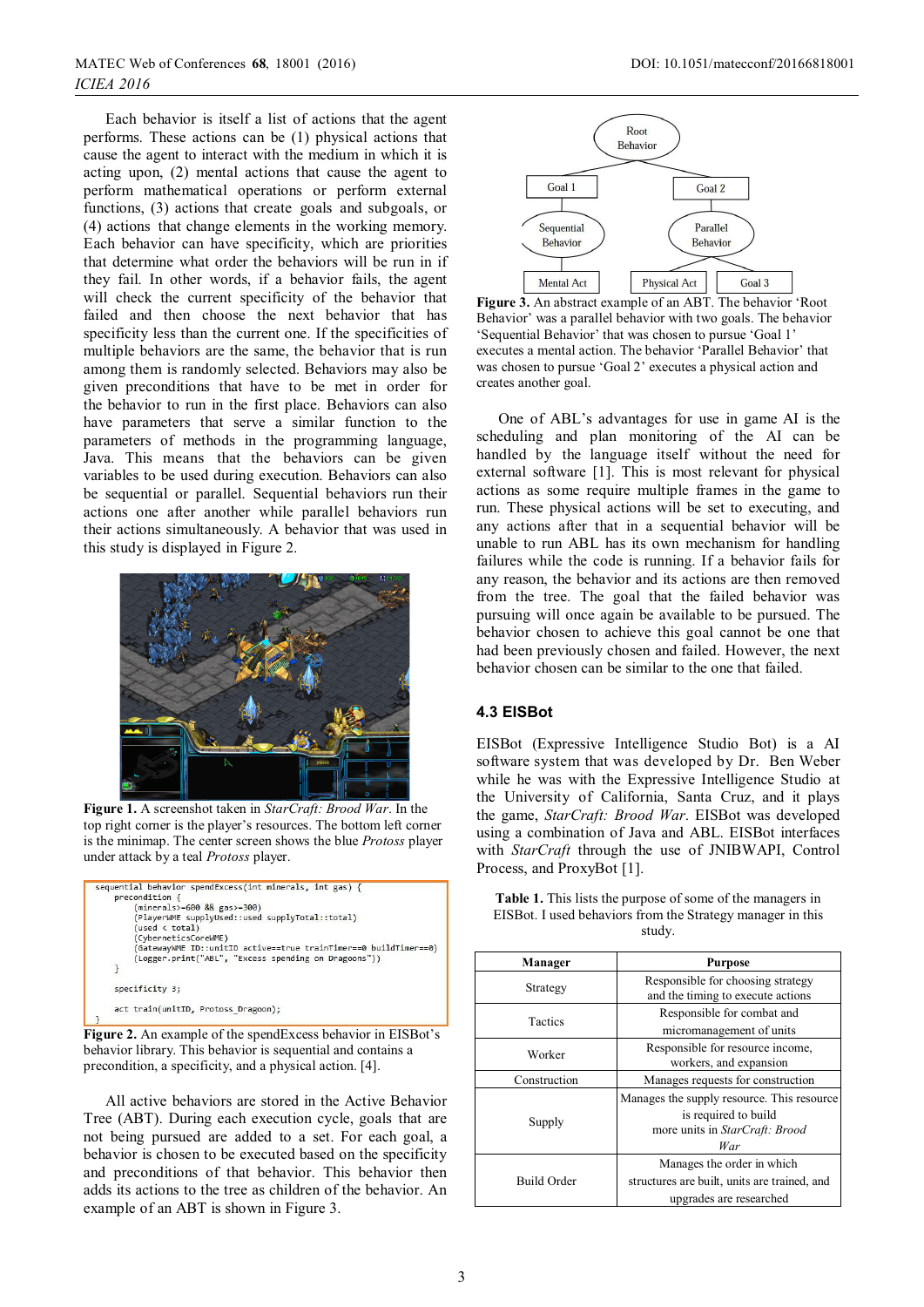EISBot is composed of multiple managers that are associated with different aspects of play in *StarCraft* [1]. Its managers include: Strategy manager, Tactics manager, Worker manager, Construction manager, Supply manager, and Build Order manager [4-5]. The purpose of each relevant manager is listed in Table 1. The managers are all interfaced with the various components and sensors that are related to the work they perform. Each of these interfaces also determines how working memory elements are edited by each manager.

Working memory elements are the primary source of communication of the various managers. Working memory elements can also act as a blackboard for the managers and external components to post information about the current game such as the opponent's predicted strategy [1]. The external planner of EISBot also uses working memory. The planner adds to working memory, which causes actions and behaviors to activate in the ABT.

#### **4.4 Implementation**

In order to add dynamic specificities to EISBot, I had to bypass ABL's normal specificities because they are static. I did this by creating a text file called "buildSpecificities" that contained the specificities and a Java class called "SpecificityEditor" that had methods to interact with the ABL code. This study specifically worked with the spendExcess behaviors from the Strategy manager in EISBot.

SpecificityEditor contains local variables that corresponded with the specificities of the relevant spendExcess behaviors. The file buildSpecificities also contains values that corresponded with the specificities of the spendExcess behaviors. Upon a new instance of SpecificityEditor being created, the variables in SpecificityEditor would be set to the values in buildSpecificities. The current behavior that EISBotDS was executed is assigned to a variable, currentBuild, in SpecificityEditor. I created a method that rewrites the buildSpecificities file with new specificities was also added to SpecificityEditor. I also added a static SpecificityEditor object that refers to the SpecificityEditor used during each run of EISBotDS.

Implementing SpecificityEditor with ABL required making the specificities of the spendExcess behaviors equal. This allowed EISBotDS to choose between these behaviors "randomly." To prevent the behaviors from being chosen randomly, each behavior was given an extra precondition. This precondition used the getters from SpecificityEditor to emulate the function of specificities. In other words, this precondition requires the behavior that is chosen to have the highest specificities among the other specificities that can be chosen. A mental action that sets the value of currentBuild in SpecificityEditor to correspond with the behavior being executed was also added to each of these behaviors.

The specificities are currently set to change at the end of each game that EISBotDS plays. EISBot already has a function that returns the victor of the game. Using the value that this returns, SpecificityEditor rewrites

buildSpecificities with new values for the specificities. If the game was won, the last behavior chosen would have its specificity increase by one. If the game was lost, the last behavior chosen would have its specificity decrease by one. I chose to change the last behavior as EISBotDS will use only one behavior in each scenario if that behavior has the highest specificity. If there is a tie, EISBotDS will be choosing its behaviors randomly and therefore the specificity it chooses to lower will also be random. EISBotDS was not able to change its specificities in the middle of the scenario.

## **5 Experimental Setup and Results**

For this study, EISBot was integrated with the ability to use dynamic specificity for its spendExcess behaviors. In other words, the only action that changes between EISBot and EISBotDS is the units that they are building. In order to perceive if this change affects EISBot, I tested EISBot and EISBotDS by playing them on a scenario 100 times. This scenario required the agents to defend the base against a wave of enemy units controlled by *StarCraft*'s built-in AI. Since EISBot plays as the *Protoss* and by extension EISBotDS plays as the *Protoss*, both of the agents began with two structures used in the spendExcess behaviors to build units, the various other structures required to advance the tech tree to build all the available units and upgrade them, and sufficient resources. The agents were given two minutes to build and upgrade the units before the enemy wave arrived at their base. The enemy wave would always consist of the same units. The way that the enemy wave attacks is partially random because the built-in *StarCraft* AI is controlling it. The enemy wave could spread out their units, which would cause the unit that EISBot uses to be less effective. On the other hand, the enemy wave could also focus on attacking structures instead of units, which would generally help the agent it is playing against. If the current agent can destroy all enemy units in a wave, it wins. However, like the game, if the current agent loses all its structures, they lose. Because the scenario does not start like a normal match would begin, the Construction manager, the Worker manager, the Supply manager, and the Build Order manager were disabled in both agents.

**Table 2.** The total wins that EISBot and EISBotDS had at the end of the 100 scenarios

|                   | <b>EISBot</b> | <b>EISBotDS</b> |
|-------------------|---------------|-----------------|
| <b>Total Wins</b> |               | 88              |

For each run of the scenario, the total wins up to that game were collected. The data can be seen in Table 2. EISBotDS had a statistically greater proportion  $(p<0.0001)$ of wins than EISBot using a two proportion z-test. The win counts of both agents were normalized to the current game number. The results of normalization can be seen in Figures 4 and 5.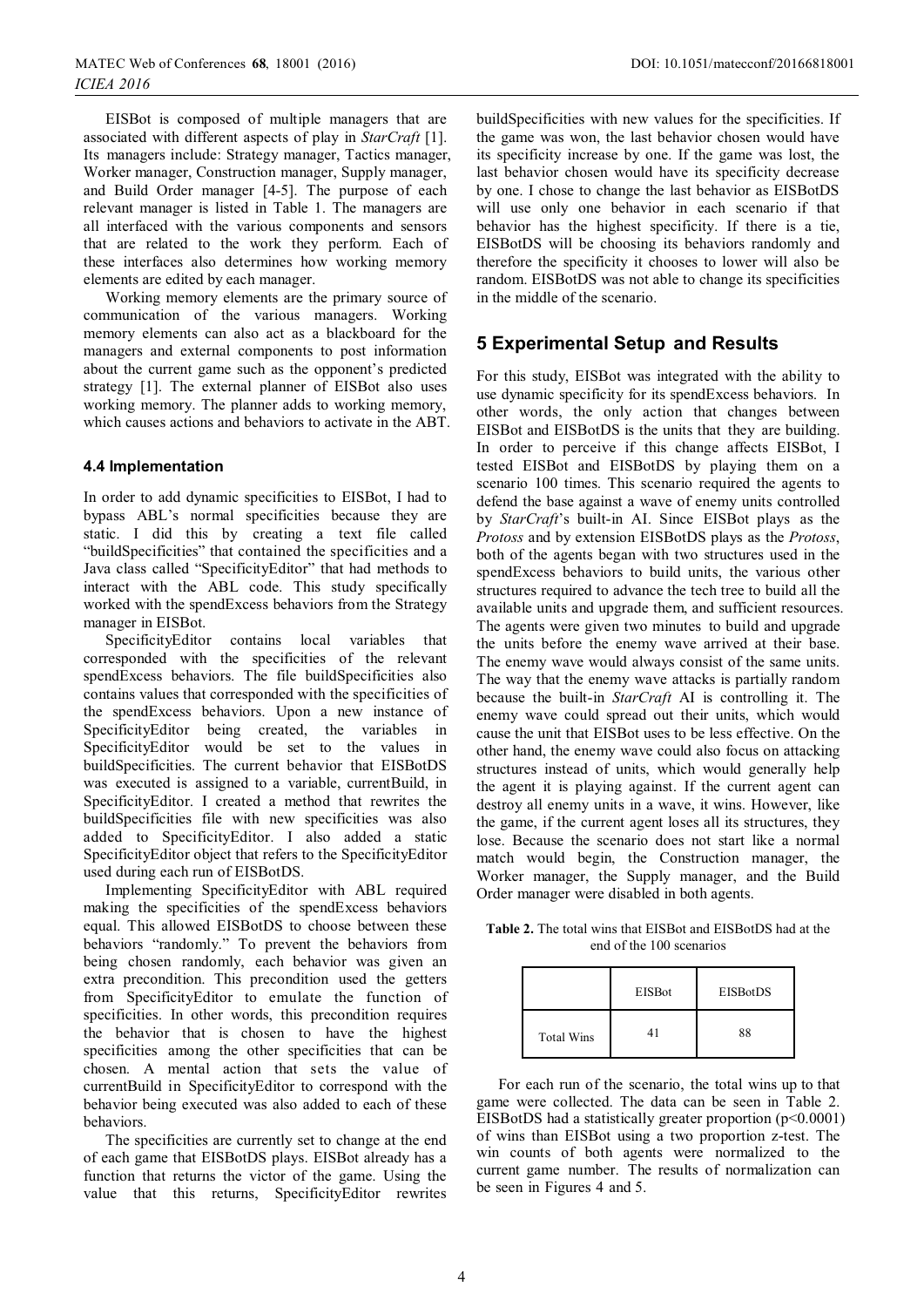

**Figure 4.** A graph showing the normalized wins of EISBot. The first point of the graph at (1,0) was removed which produced an exponential regression with an  $R^2$  above 0.7.



**Figure 5.** A graph showing the normalized wins of EISBotDS. The first point of the graph at  $(1,1)$  was removed which produced a logarithmic regression with an  $\mathbb{R}^2$  above 0.9.

## **6 Discussion**

I rejected H0. The changes made to EISBot to allow it to use dynamic specificities have shown, for the scenario used in Section 5, a significant (*p*<0.0001) improvement in its gameplay in terms of wins. The results support H1. Based on both agents' proportion of wins to the 100 games played, it is reasonable to state that EISBotDS is better than EISBot at *StarCraft*, versus the built-in game AI, in scenarios that are similar to the given scenario. From this experiment, there is reason to believe that dynamic specificities will help EISBot succeed at other scenarios with different behaviors chosen. As can be seen in Figure 5, EISBotDS was able to improve over time as its wins to games played ratio approached one over 100 games; in contrast, EISBot's performance decreased, as shown in Figure 4. Because adding dynamic specificities to EISBotDS caused it to perform better at *StarCraft* than EISBot, other creations using the ABL framework may also benefit from the addition of dynamic specificities. This shift to using dynamic specificities could possibly result in a change of the ABL language or the creation of a new language that uses a similar framework to ABL but also has the ability to use dynamic specificities.

This study has implications for ABL agents. All behaviors that were created for these agents had to use static specificities. However, with the use of external components like SpecificityEditor, ABL agents can now use dynamic specificities. As can be seen by the results of the study, giving an ABL agent the ability to use dynamic

specificities could cause it to be more effective in the scenarios it is being run in. For example, an external component like SpecificityEditor could be used for an ABL agent that controls a drone in a flight simulation. If the agent is running a behavior with static specificities that resulted in a crash, the agent will continue to crash in subsequent runs. If the same agent was implemented with dynamic specificities, it would run a different behavior to avoid the crash.

This study was limited in that it tested only one set of behaviors with one scenario. Another limitation is that the game AI of *StarCraft* is inherently random and does not act like a human player. This limitation can be fixed by using another external agent like EISBot as the player that controls the units.

#### **7 Conclusion**

All of the objectives of this study were met. *This study is the first of its kind to develop an external component to ABL to allow it to use dynamic specificities*. EISBotDS was significantly improved for the given scenario and therefore I accepted H1. This experiment shows that adding dynamic specificities to ABL can give it the ability to perform better at complex tasks.

In future work, different behaviors will be tested in more scenarios. An example of another behavior that can be tested is the one that chooses how units attack, which would be found in the Tactics manager. The SpecificityEditor class was also specialized for this experiment. The implementation of SpecificityEditor needs to be simpler with more behaviors instead of having to add more methods and variables. The option might also present itself when dynamic specificities can be directly integrated into the ABL framework so an external component is not needed. Another area of future research is modifying EISBotDS to update its specificities in the middle of the game. This would improve EISBotDS's ability to play longer games where similar situations are occurring multiple times. Currently, EISBotDS can only update specificities at the end of the game based on wins. It would be preferable to change specificities in the middle of game so it could change its strategy in the middle of the game. This would require a new metric to determine how to change the specificities instead of wins and where to implement this change in the code.

This research validated the use of dynamic specificities in ABL. These dynamic specificities have applications in other AI that use the ABL framework. The SpecificityEditor class that was developed in this study can also be used in future ABL agents. ABL can be used for more than just games. AI is used for language identification, autocorrect, drones, robots, self-driving cars, searching, and various other applications. ABL with dynamic specificities can be the language that is used to create AI for all of these and should be considered to be used in future AI research.